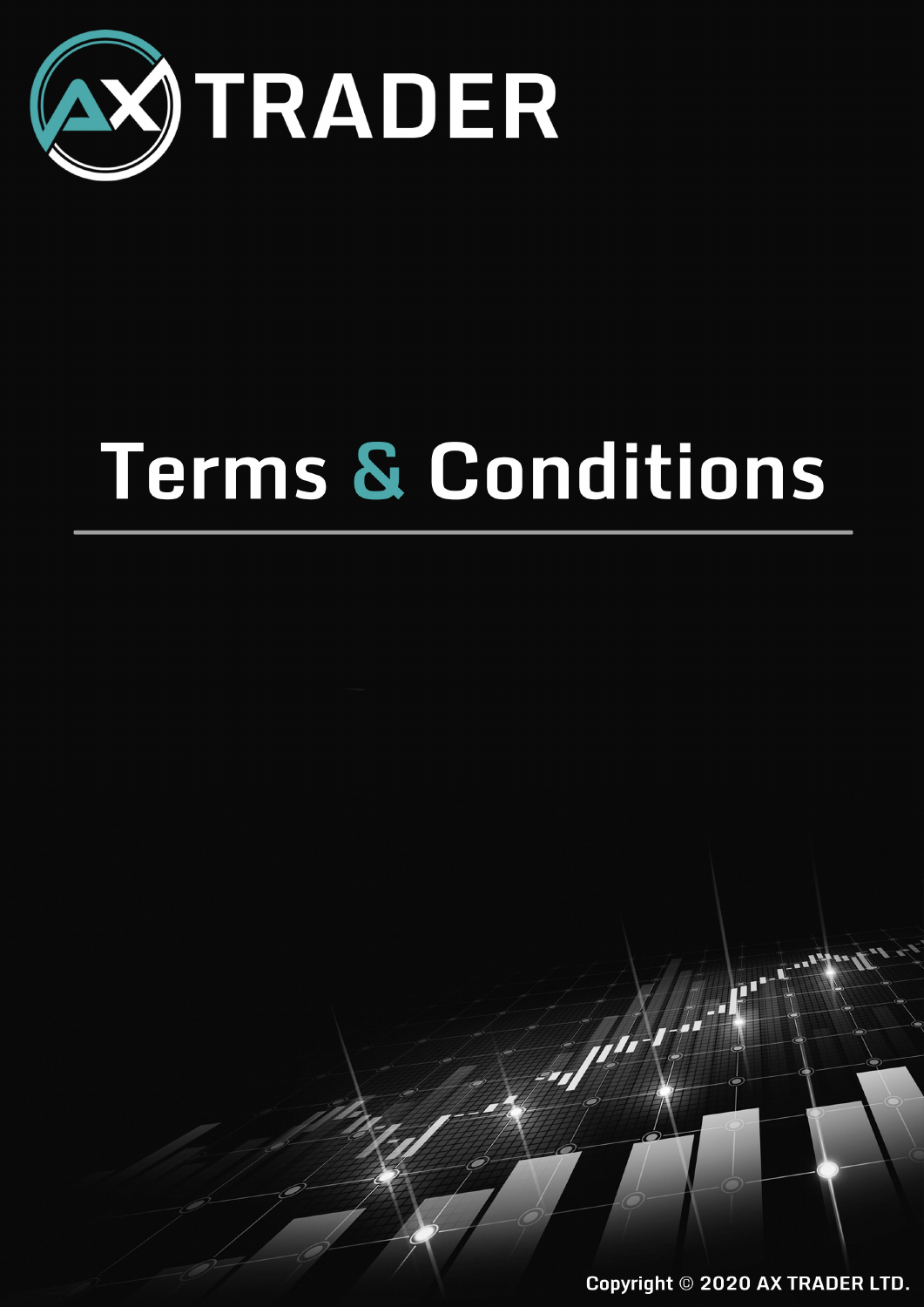# **Terms and Conditions**

#### **General Conditions**

- This document has been prepared in accordance with UK law and generally accepted asset management practices.
- The AXTRADER.com website is available for use only by registered users.
- To use AXTRADER.com you must be an adult, 18 years or older.
- By registering on the AXTRADER.com website managed by AX TRADER LTD based in London, you agree and fully accept the following Terms and Conditions and the Privacy **Policy**

#### **Investment Conditions**

- The deposit is a private agreement between London based AX TRADER LTD and the user.
- The user makes an investment in which assets are delegated to management with full awareness and bearing all risks.
- The amount and duration of the investment depends on the sole decision of the user.
- Daily profit accruals are added to the user's account every 24 hours (from the time of making the deposit).
- Your deposit will be refunded at the end of the investment plan period, at no extra charge.
- User can cancel his deposit at any time (after first 24 hours with 10% fee)
- The amount of daily profits depends on the amount of investment and the chosen investment plan.
- An investor can calculate future profit using the profit calculator.
- To make a deposit, the user can use any payment system accepted by AXTRADER.com
- Investor can open several accounts for their own use. However, they cannot use them to get a referral commission for registering next accounts as previous downlines.
- Any attempt to unfairly influence the operation of the deposit system or earn referral commission may result in the closure of all user accounts.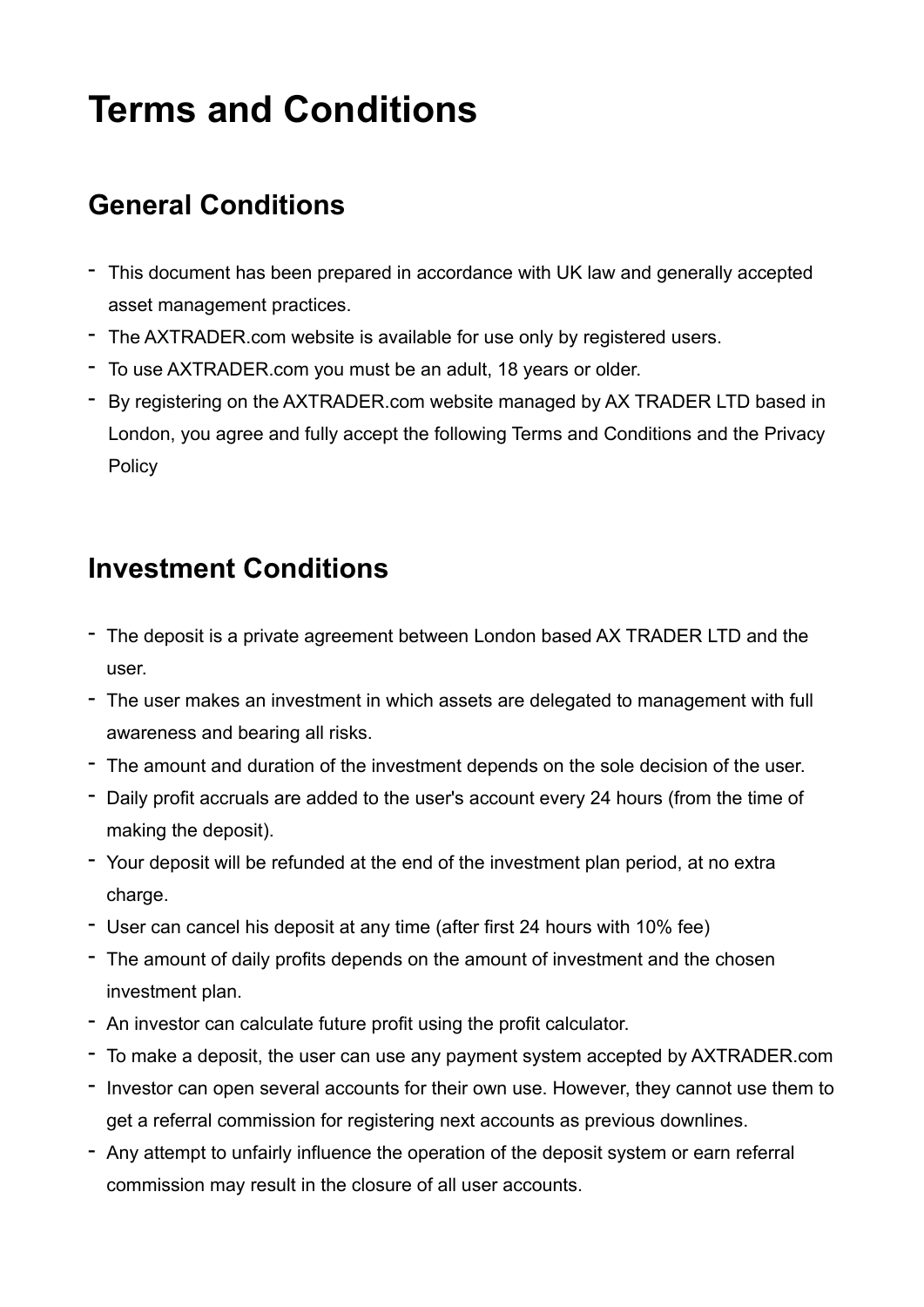### **Withdrawal Conditions**

- The waiting time for withdrawal does not exceed 24 hours on all days of the year (including weekends and holidays).
- The withdrawal by AXTRADER.com is understood as the time of sending the transfer to the user's wallet / account.
- AX TRADER LTD has no influence on the operation of the blockchain network responsible for the speed of cryptocurrency transfer, as well as on factors from third parties (e.g. PerfectMoney).
- AX TRADER LTD is not responsible for withdrawals ordered to the user's account, which is subject to additional verification (PerfectMoney) or the amount does not meet the credit requirements (e.g. cryptocurrency exchanges with a specified incoming minimum)
- AX TRADER LTD is also not responsible for an incorrectly entered withdrawal account or cryptocurrency wallet address.
- AX TRADER LTD in special circumstances reserves the right to extend the withdrawal time in the event of detected fraud, attempts to take over another user's account or in cases requiring individual contact with the user.

## **Anti-Spam Terms**

- Spam is commercial e-mail or unsolicited bulk e-mail, including "spam/junk mail", which has not been requested by the recipient.
- It is intrusive and often irrelevant or offensive, and it wastes valuable resources.
- Inappropriate newsgroup activities, consisting of excessive posting of the same materials to several newsgroups, are also deemed to bespam.
- We don't accept unsolicited e-mails of any kind in connection with the marketing of the services provided by AX TRADER LTD
- If any law enforcement agency, internet provider, web hosting provider or other person or entity provide us with notice that you may have engaged in transmission of unsolicited e-mails or may have engaged in otherwise unlawful conduct or conduct in violation of an internet service provider's terms or any such policies regulations,we will reserve the right tocooperate in any investigation relating to your activities including disclosure of your account information.